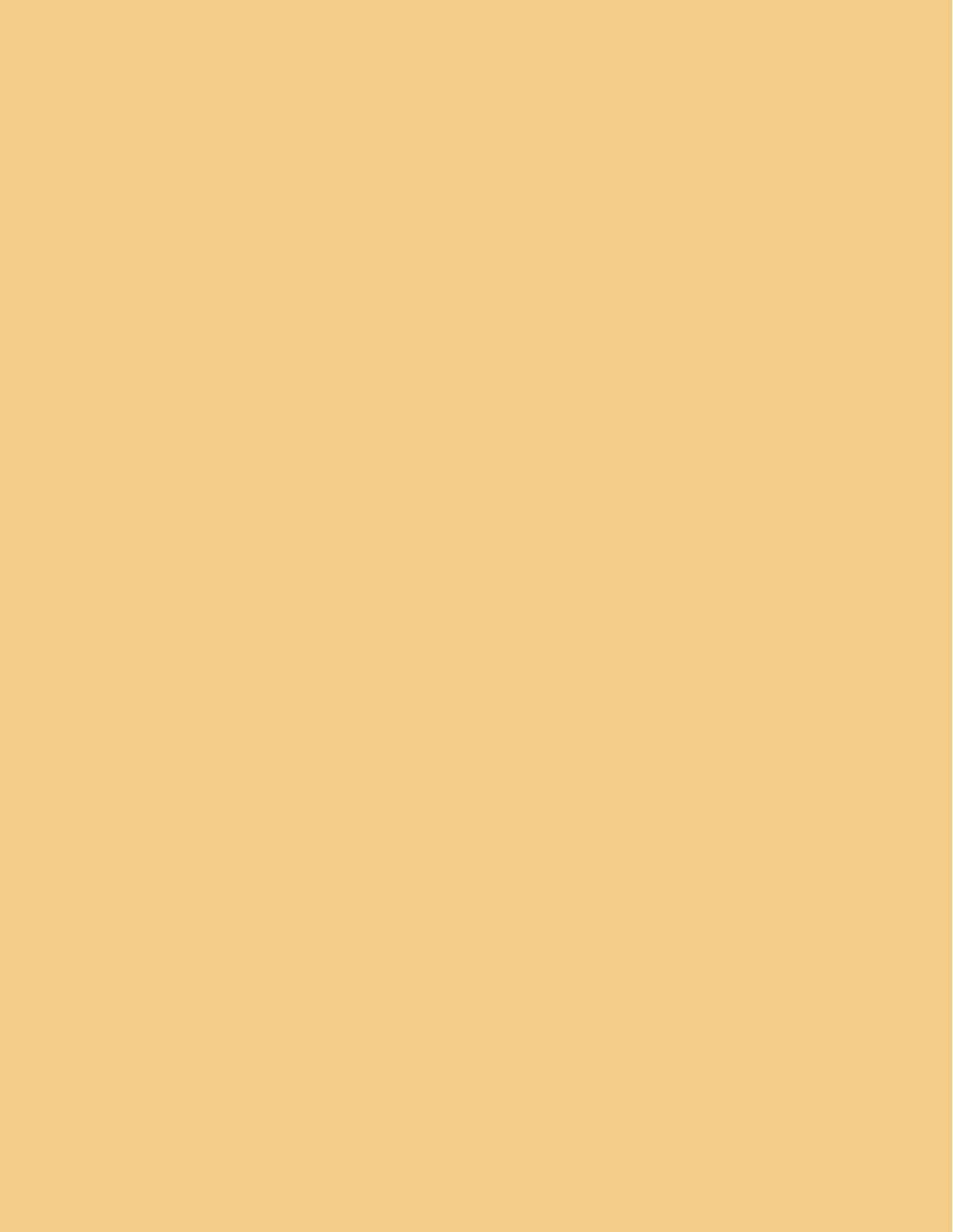### *Message From The President*



It is my pleasure to share with you our accomplishments and highlights for Kansas City Life Insurance Company in 2021.

Net income in 2021 totaled \$10.7 million, a decrease of \$4.5 million versus 2020. The 2021 results reflected declines in insurance revenues and net investment income. Partially offsetting these items were an increase in net investment gains, largely from the sale of a real estate property. In addition, the amortization of deferred acquisition costs and operating expenses decreased compared to the prior year as we continued to identify expense reduction opportunities.

During 2021, we were able to achieve a corporate objective of selling Sunset Life Insurance Company of America that resulted in a gain. This success allows us to reduce ongoing direct expenses and continue to focus our efforts on streamlining our core business and processes. As part of this effort, at year-end 2020 we completed a reinsurance

assumption transaction that allowed us to retain the Sunset Life block of insurance in force.

Although the COVID-19 pandemic continues to negatively impact our financial results, total revenues remained strong, exceeding \$500 million for the third straight year. We have continued to make strides to minimize the effects of this challenging environment by implementing more remote styles of client interaction, creating electronic applications, and streamlining medical examination requirements for underwriting. Furthermore, the pandemic and related effects have resulted in a sizeable increase in excess mortality resulting in continued elevated policyholder benefits. In addition to the impacts reflected in our policyholder benefits from the pandemic, the continued low interest rate environment presents ongoing challenges to many of our investments. It remains a challenge to find and obtain investments that offer an acceptable return, while not subjecting us to increasing risk outside of our defined acceptable limits. Further, as the year was brought to a close, the increase in inflation has brought another factor to be evaluated and managed.

It is during these challenging times that we are reminded that Security Assured remains our first and primary mission for our customers and policyholders. We have long supported our policyholders, customers, general agents, and agents by providing quality insurance products and timely benefit payments. We are committed to maintaining our financial security and financial strength so that we can continue to fulfill those promises that we have made. As we look to the future, we continue to identify, evaluate, and implement new opportunities to help our agents, general agents, policyholders, and customers to meet their ongoing needs.

or Phys By

**— R. Philip Bixby** *President, Chief Executive Officer and Chairman of the Board*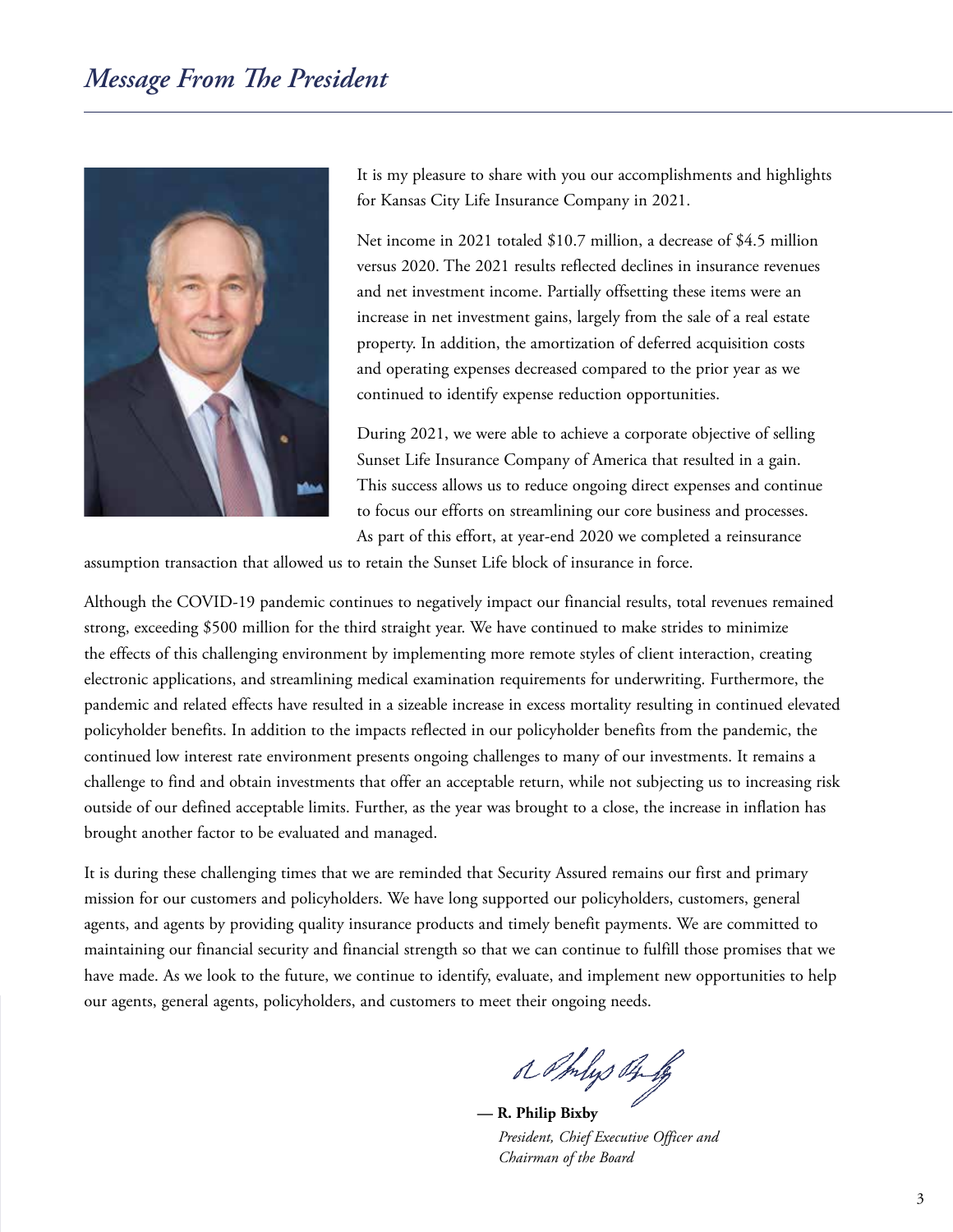Kansas City Life Insurance Company has been assisting policyholders by providing top tier products and services since 1895. The Company's mission of Security Assured is a constant guiding force to help customers create a legacy and protect their loved ones.

In addition to its policyholders, Kansas City Life has upheld its promise of Security Assured by maintaining support for its field force of agents, shareholders, and associates for over 125 years. By working with Kansas City Life, these partners have pledged their loyalty to the Company's mission of providing financial security.

Throughout the years, Kansas City Life has continued through significant crises, such as world wars, global pandemics, economic recessions, and other times of great struggle to provide security to its customers. Through these significant events to today, the Company continues to focus on providing Security Assured to its policyholders in their times of greatest need.

### **Individual Insurance**

Kansas City Life's Individual Insurance segment provides financial security to consumers in 49 states. Life insurance products are distributed through two channels: the Company's field force and third-party marketing arrangements. The Individual Insurance segment consists of individual insurance products for Kansas City Life and Grange Life Insurance Company. Sunset Life Insurance Company of America was also included in the Individual Insurance segment until its sale on Nov. 1, 2021.

#### **Company's field force**

The Company's field force is represented by independent agencies, which are operated by general agents and agents across the U.S. and in certain locations in Europe. Kansas City Life provides each agency with a comprehensive product portfolio and the marketing support necessary to succeed in servicing consumers in their local markets.

The Company's product portfolio and individual one-on-one support from the Home Office are attractive recruiting resources, setting Kansas City Life apart from many in the industry.

#### **Third-party alliances**

Independent arrangements with American Republic Insurance Company\*, Grange Mutual Insurance Company, GuideOne Mutual Insurance Company and AmeriLife Group LLC allow representatives from these companies to distribute Kansas City Life's products. These agreements provide representatives with the complementary products and services they need to offer more complete financial security to their clients.

#### **Life insurance sales**

A measure of life insurance sales and new business production at Kansas City Life is from new premiums recorded and new deposits received. Premiums include receipts from traditional individual life insurance and immediate annuity products. Deposits are received from universal life insurance, variable universal life insurance and fixed deferred and variable annuity products.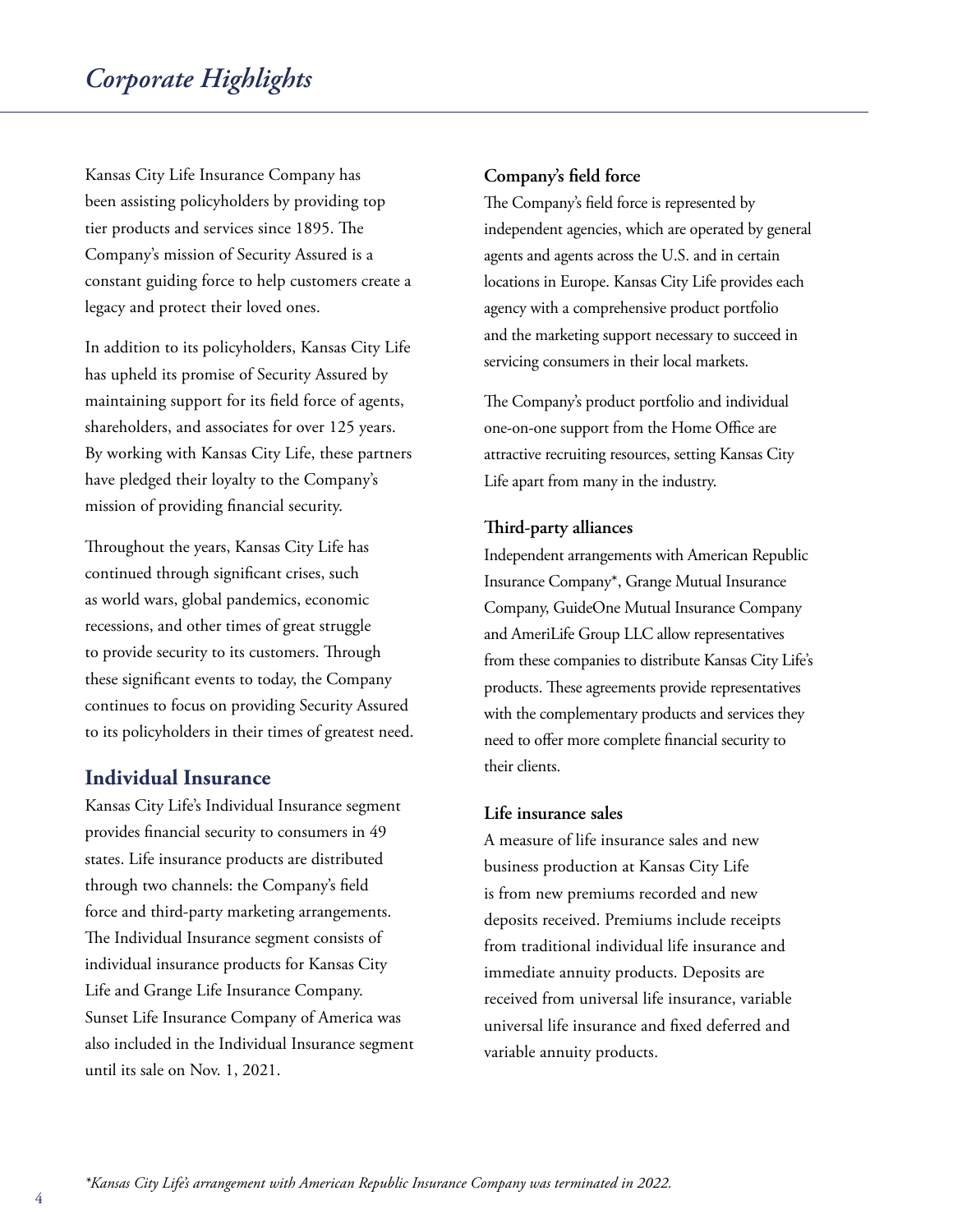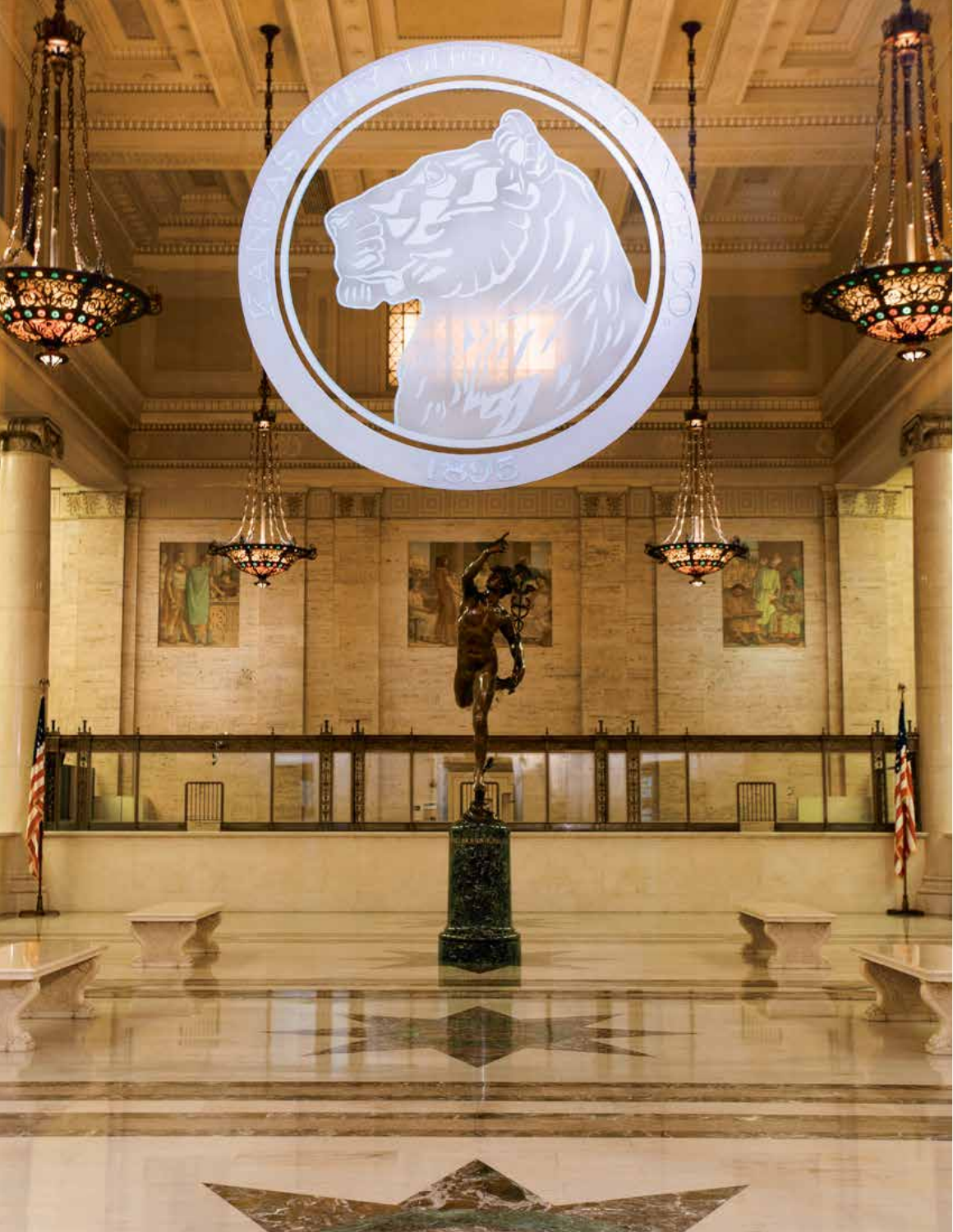The Individual Insurance segment generated approximately 51% of consolidated insurance revenues for the year ended Dec. 31, 2021, down from approximately 54% for the year ended Dec. 31, 2020.

Total new premiums decreased \$12.8 million or 36% in 2021 compared to 2020. This decrease reflected an \$11.4 million or 45% decline in new immediate annuity premiums and a \$1.4 million or 14% decline in new traditional life premiums. Total renewal premiums increased \$1.5 million or 1% in 2021 compared to the prior year, resulting from an increase in renewal traditional life premiums.

Total new deposits declined \$7.3 million or 10% in 2021 compared to 2020. New variable annuity deposits increased \$2.7 million or 17% while new deferred annuity deposits declined \$9.6 million or 20% and new interest sensitive life deposits decreased \$0.3 million or 3%. Total renewal deposits increased \$2.3 million or 2% in 2021 compared to the prior year. Renewal variable annuity deposits increased \$1.5 million or 20%, renewal deferred annuity deposits increased \$0.6 million or 4%, and renewal interest sensitive life deposits increased \$0.2 million or less than 1%.

#### **Future growth**

The Individual Insurance segment is an essential part of Kansas City Life's core business, representing a majority of the Company's revenue. The Company plans to continue to grow the segment by recruiting talented general agents and agents and by adding more third-party alliances.

Enhancements to the product portfolio, increased focus on sales development and superior marketing support are elements that will be emphasized to attract new field representatives.

#### **Group Insurance**

Kansas City Life offers several insurance products in the Group Insurance segment, including dental, life, accident, critical illness, vision, and short- and long-term disability. These offerings encompass both traditional, employer-funded group insurance, as well as voluntary, employeepaid products.

The Group Insurance segment markets products primarily to small and mid-size organizations. Group products are sold through sales representatives who target a nationwide network of independent general agents and group brokers, along with the Company's career general agents. This sales network is this segment's core distribution system. The Company also markets Group products through select third-party marketing arrangements.

The Group Insurance segment generated 19% of the Company's consolidated insurance revenues in 2021, up 1% from 2020. Total Group premiums decreased by \$0.8 million or 1% in 2021, following a \$0.8 million or 1% decrease in 2020. Moving forward, the Group Insurance segment continues to focus on three primary areas of emphasis to improve sales:

- Growing in-force business through the Company's sales representatives.
- Improving administrative efficiency through greater use of customer-facing technology,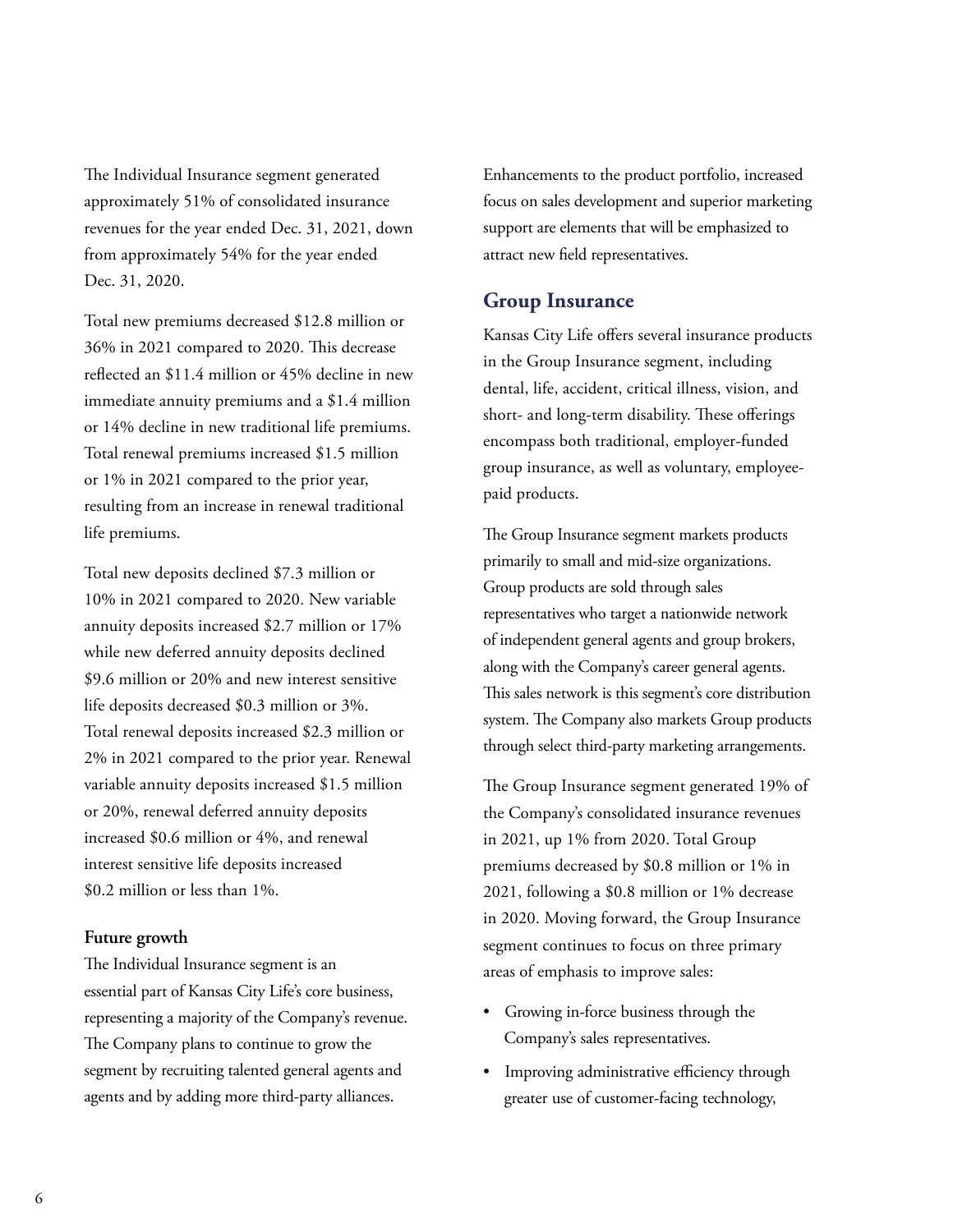designed to reduce expenses and improve customer service.

• Targeting higher-premium opportunities by pursuing groups with multiple lines of coverage and generating annualized premium in excess of \$50,000.

### **Old American Insurance Company**

Founded in 1939, Old American Insurance Company has a long history of delivering final expense life insurance to its customers. Since the Company's inception, Old American's mission has been to provide present and future Peace of Mind to the senior market and, in turn, enhance the quality of life for both the client and their loved ones.

Old American's foundation is built on the philosophy that nobody should be considered uninsurable simply on the basis of age. That philosophy continues to resonate with its

mission of providing financial protection and security to the senior market.

As a fourth-generation, family-oriented company, Old American is proud to help other families provide for future expenses and protect their loved ones. With values rooted in reliability, protection, and security, the Company continues to serve nearly 200,000 policyholders in 47 states and the District of Columbia. As a subsidiary of Kansas City Life Insurance Company, Old American also continues to support Kansas City Life's promise of providing Security Assured to its policyholders.

### **Sunset Financial Services, Inc.**

Sunset Financial Services Inc. is Kansas City Life's distributing broker/dealer for its proprietary line of variable annuity and variable universal life products.

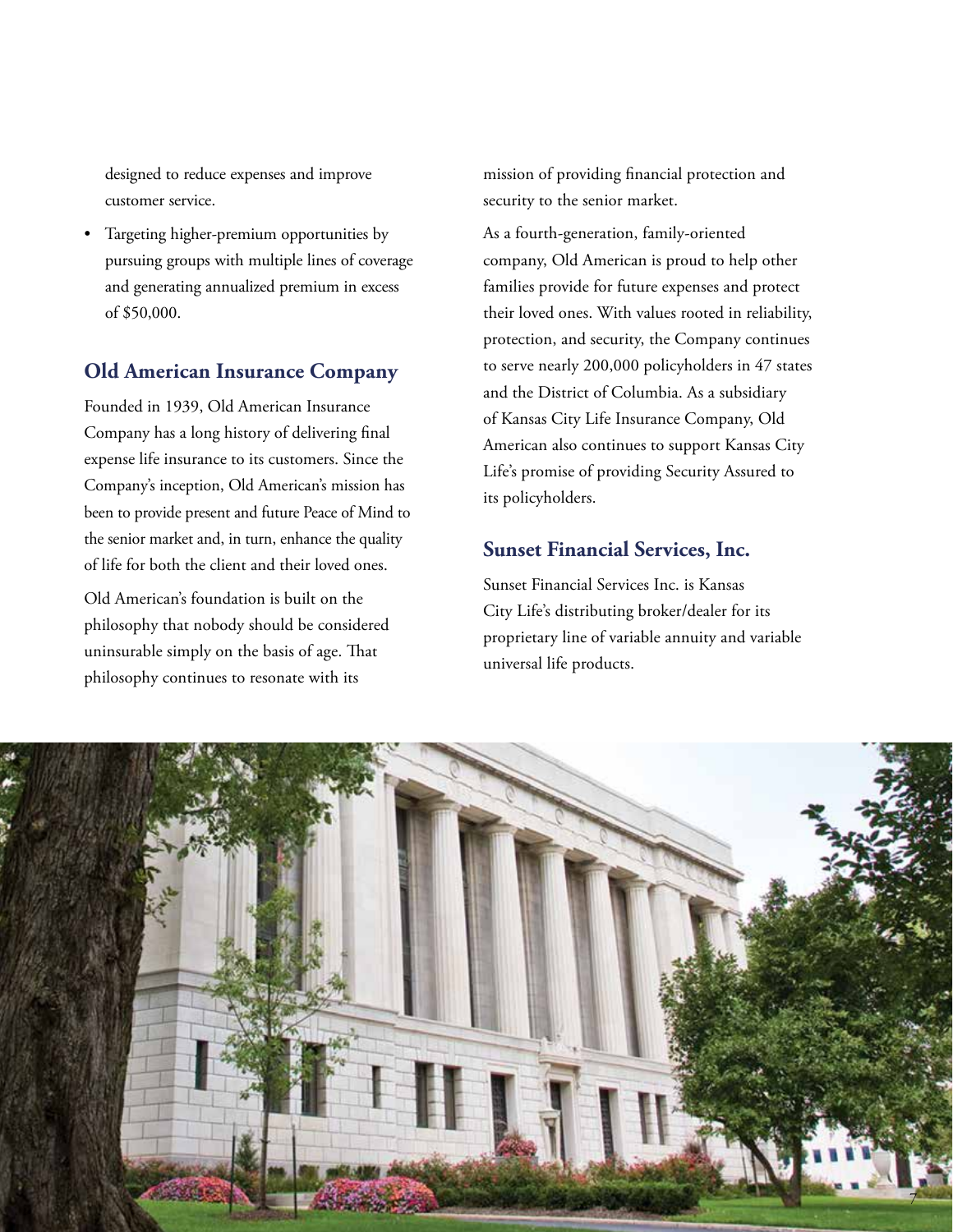# *Consolidated Balance Sheets*

*Amounts in thousands, except share data*

|                                                             | December 31 |            |    |           |
|-------------------------------------------------------------|-------------|------------|----|-----------|
|                                                             |             | 2021       |    | 2020      |
| <b>ASSETS</b>                                               |             |            |    |           |
| Investments:                                                |             |            |    |           |
| Fixed maturity securities available for sale, at fair value | \$          | 3,088,197  | \$ | 3,118,980 |
| Equity securities, at fair value                            |             | 3,676      |    | 6,647     |
| Mortgage loans                                              |             | 596,037    |    | 601,607   |
| Real estate                                                 |             | 142,278    |    | 165,403   |
| Policy loans                                                |             | 82,060     |    | 84,447    |
| Short-term investments                                      |             | 74,501     |    | 119,116   |
| Other investments                                           |             | 12,840     |    | 10,838    |
| Total investments                                           |             | 3,999,589  |    | 4,107,038 |
|                                                             |             |            |    |           |
| Cash                                                        |             | 5,419      |    | 7,203     |
| Accrued investment income                                   |             | 30,298     |    | 31,413    |
| Deferred acquisition costs                                  |             | 292,027    |    | 276,425   |
| Reinsurance recoverables                                    |             | 399,951    |    | 391,439   |
| Other assets                                                |             | 201,170    |    | 186,453   |
| Separate account assets                                     |             | 504,976    |    | 463,041   |
| Total assets                                                | \$          | 5,433,430  | \$ | 5,463,012 |
|                                                             |             |            |    |           |
| <b>LIABILITIES</b>                                          |             |            |    |           |
| Future policy benefits                                      | \$          | 1,397,111  | \$ | 1,383,674 |
| Policyholder account balances                               |             | 2,247,392  |    | 2,231,640 |
| Policy and contract claims                                  |             | 69,787     |    | 71,344    |
| Other policyholder funds                                    |             | 185,713    |    | 175,131   |
| Other liabilities                                           |             | 198,017    |    | 229,443   |
| Separate account liabilities                                |             | 504,976    |    | 463,041   |
| Total liabilities                                           |             | 4,602,996  |    | 4,554,273 |
|                                                             |             |            |    |           |
| STOCKHOLDERS' EQUITY                                        |             |            |    |           |
| Common stock, par value \$1.25 per share                    |             |            |    |           |
| Authorized 36,000,000 shares, issued 18,496,680 shares      |             | 23,121     |    | 23,121    |
| Additional paid in capital                                  |             | 41,025     |    | 41,025    |
| Retained earnings                                           |             | 933,338    |    | 933,092   |
| Accumulated other comprehensive income                      |             | 74,251     |    | 152,802   |
| Treasury stock, at cost (2021 and 2020 - 8,813,266 shares)  |             | (241, 301) |    | (241,301) |
| Total stockholders' equity                                  |             | 830,434    |    | 908,739   |
| Total liabilities and stockholders' equity                  |             | 5,433,430  | \$ | 5,463,012 |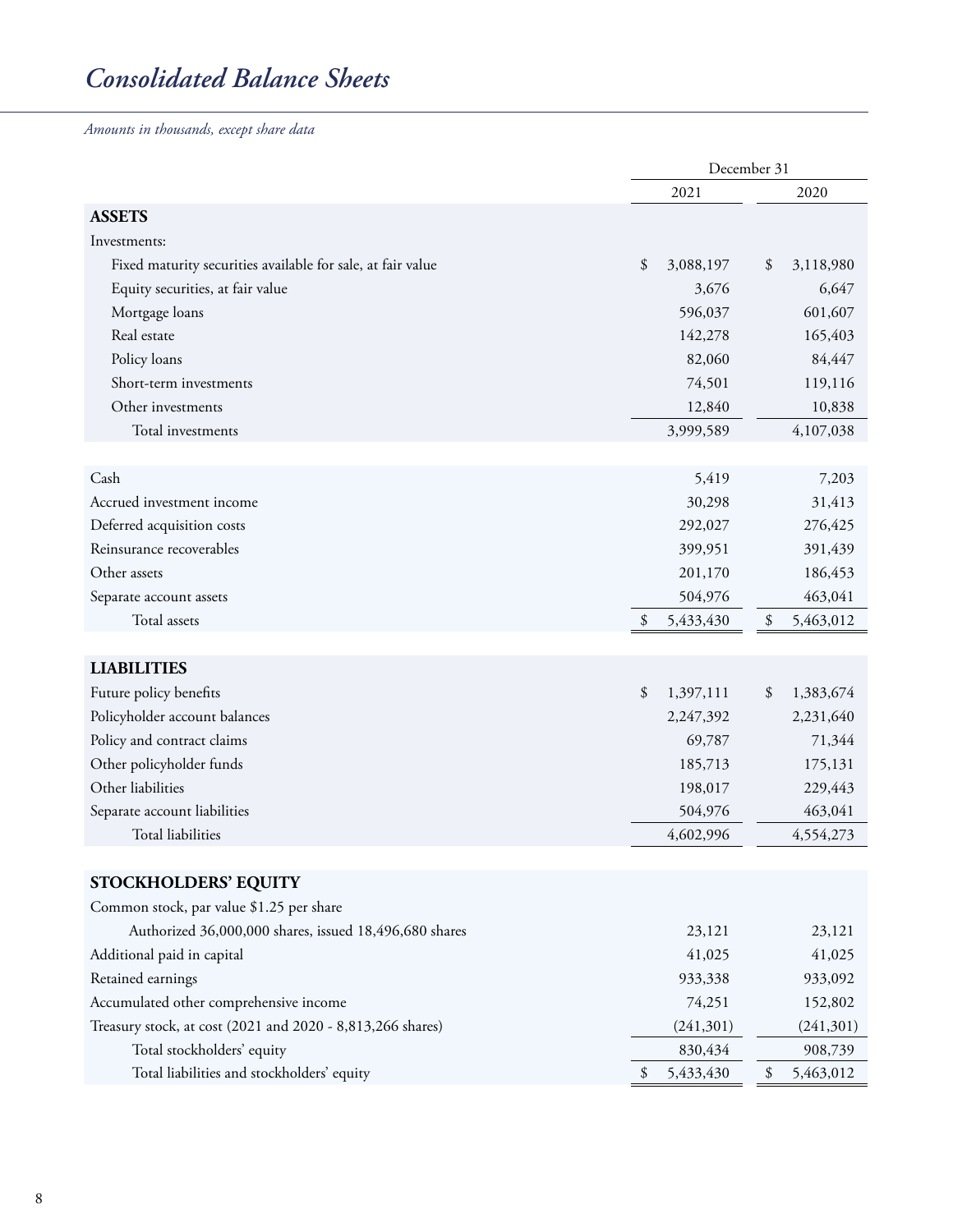# *Consolidated Statements of Comprehensive Income*

|                                                                   | Year Ended December 31 |            |    |           |
|-------------------------------------------------------------------|------------------------|------------|----|-----------|
|                                                                   |                        | 2021       |    | 2020      |
| <b>REVENUES</b>                                                   |                        |            |    |           |
| Insurance revenues:                                               |                        |            |    |           |
| Net premiums                                                      | \$                     | 208,864    | \$ | 223,756   |
| Contract charges                                                  |                        | 121,803    |    | 126,722   |
| Total insurance revenues                                          |                        | 330,667    |    | 350,478   |
| Investment revenues:                                              |                        |            |    |           |
| Net investment income                                             |                        | 142,468    |    | 145,684   |
| Net investment gains                                              |                        | 25,417     |    | 21,835    |
| Total investment revenues                                         |                        | 167,885    |    | 167,519   |
| Other revenues                                                    |                        | 12,760     |    | 5,913     |
| Total revenues                                                    |                        | 511,312    |    | 523,910   |
|                                                                   |                        |            |    |           |
| <b>BENEFITS AND EXPENSES</b>                                      |                        |            |    |           |
| Policyholder benefits                                             |                        | 280,886    |    | 280,970   |
| Interest credited to policyholder account balances                |                        | 79,725     |    | 78,792    |
| Amortization of deferred acquisition costs                        |                        | 33,217     |    | 42,141    |
| Operating expenses                                                |                        | 104,564    |    | 106,093   |
| Total benefits and expenses                                       |                        | 498,392    |    | 507,996   |
| Income before income tax expense                                  |                        | 12,920     |    | 15,914    |
| Income tax expense                                                |                        | 2,216      |    | 744       |
| <b>NET INCOME</b>                                                 | \$                     | 10,704     | \$ | 15,170    |
|                                                                   |                        |            |    |           |
| COMPREHENSIVE INCOME (LOSS), NET OF TAXES                         |                        |            |    |           |
| Changes in:                                                       |                        |            |    |           |
| Net unrealized gains (losses) on securities available for sale    | \$                     | (100, 859) | \$ | 115,900   |
| Effect on deferred acquisition costs, value of business acquired, |                        |            |    |           |
| and deferred revenue liabilities                                  |                        | 7,946      |    | (7,809)   |
| Policyholder liabilities                                          |                        | 9,247      |    | (15, 882) |
| Benefit plan obligations                                          |                        | 5,115      |    | 1,087     |
| Other comprehensive income (loss)                                 |                        | (78, 551)  |    | 93,296    |
| <b>COMPREHENSIVE INCOME (LOSS)</b>                                | \$                     | (67, 847)  | \$ | 108,466   |
| Basic and diluted earnings per share:                             |                        |            |    |           |
| Net income                                                        | \$                     | 1.11       | \$ | 1.57      |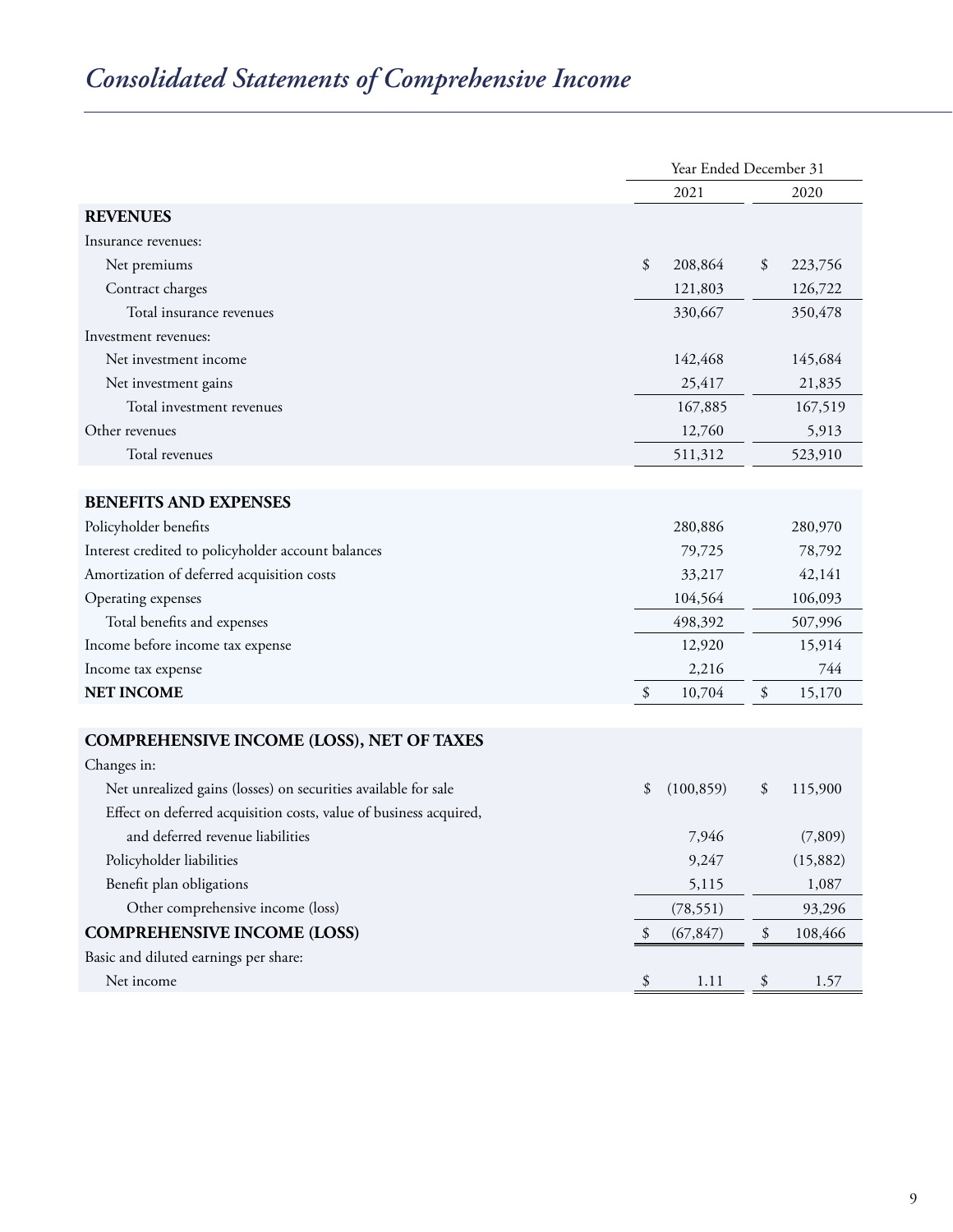### *Condensed Consolidated Statements of Cash Flows*

|                                                                 | Year Ended December 31 |    |           |
|-----------------------------------------------------------------|------------------------|----|-----------|
|                                                                 | 2021                   |    | 2020      |
| <b>OPERATING ACTIVITIES</b>                                     |                        |    |           |
| Net cash provided (used)                                        | \$<br>(46,319)         | \$ | 5,894     |
|                                                                 |                        |    |           |
| <b>INVESTING ACTIVITIES</b>                                     |                        |    |           |
| Purchases:                                                      |                        |    |           |
| Fixed maturity securities                                       | (434,696)              |    | (344,098) |
| Equity securities                                               | (259)                  |    | (380)     |
| Mortgage loans                                                  | (103, 942)             |    | (109,060) |
| Real estate                                                     | (36,994)               |    | (2,610)   |
| Policy loans                                                    | (8,754)                |    | (8,706)   |
| Other investments                                               | (5,828)                |    | (3,702)   |
| Property and equipment                                          | (628)                  |    | (1,844)   |
| Sales or maturities, calls, and principal paydowns:             |                        |    |           |
| Fixed maturity securities                                       | 308,361                |    | 344,071   |
| Equity securities                                               | 3,000                  |    | 5,000     |
| Mortgage loans                                                  | 109,546                |    | 85,111    |
| Real estate                                                     | 72,439                 |    | 29,898    |
| Policy loans                                                    | 11,141                 |    | 11,758    |
| Other investments                                               | 8,599                  |    | 4,204     |
| Property and equipment                                          | 71                     |    | 25        |
| Net sales (purchases) of short-term investments                 | 41,616                 |    | (43,690)  |
| Proceeds from sale of subsidiary                                | 28,468                 |    |           |
| Net cash used                                                   | (7,860)                |    | (34, 023) |
|                                                                 |                        |    |           |
| <b>FINANCING ACTIVITIES</b>                                     |                        |    |           |
| Policyholder account balances - deposits                        | 215,598                |    | 220,549   |
| Policyholder account balances - receipts from funding agreement | 30,000                 |    |           |
| Withdrawals from policyholder account balances                  | (192,709)              |    | (200,717) |
| Net transfers from separate accounts                            | 7,320                  |    | 8,794     |
| Change in other deposits                                        | 2,644                  |    | 2,930     |
| Cash dividends to stockholders                                  | (10, 458)              |    | (10, 458) |
| Net cash provided                                               | 52,395                 |    | 21,098    |
| Decrease in cash                                                | (1,784)                |    | (7,031)   |
| Cash at beginning of year                                       | 7,203                  |    | 14,234    |
| Cash at end of year                                             | \$<br>5,419            | \$ | 7,203     |

These condensed consolidated financial statements should be read in conjunction with the Company's 2021 annual financial report that is available on the Company's website *(www.kclife.com/Company/Financials)* and the OTC Markets 10 Group website *(www.otcmarkets.com/stock/KCLI/filings).*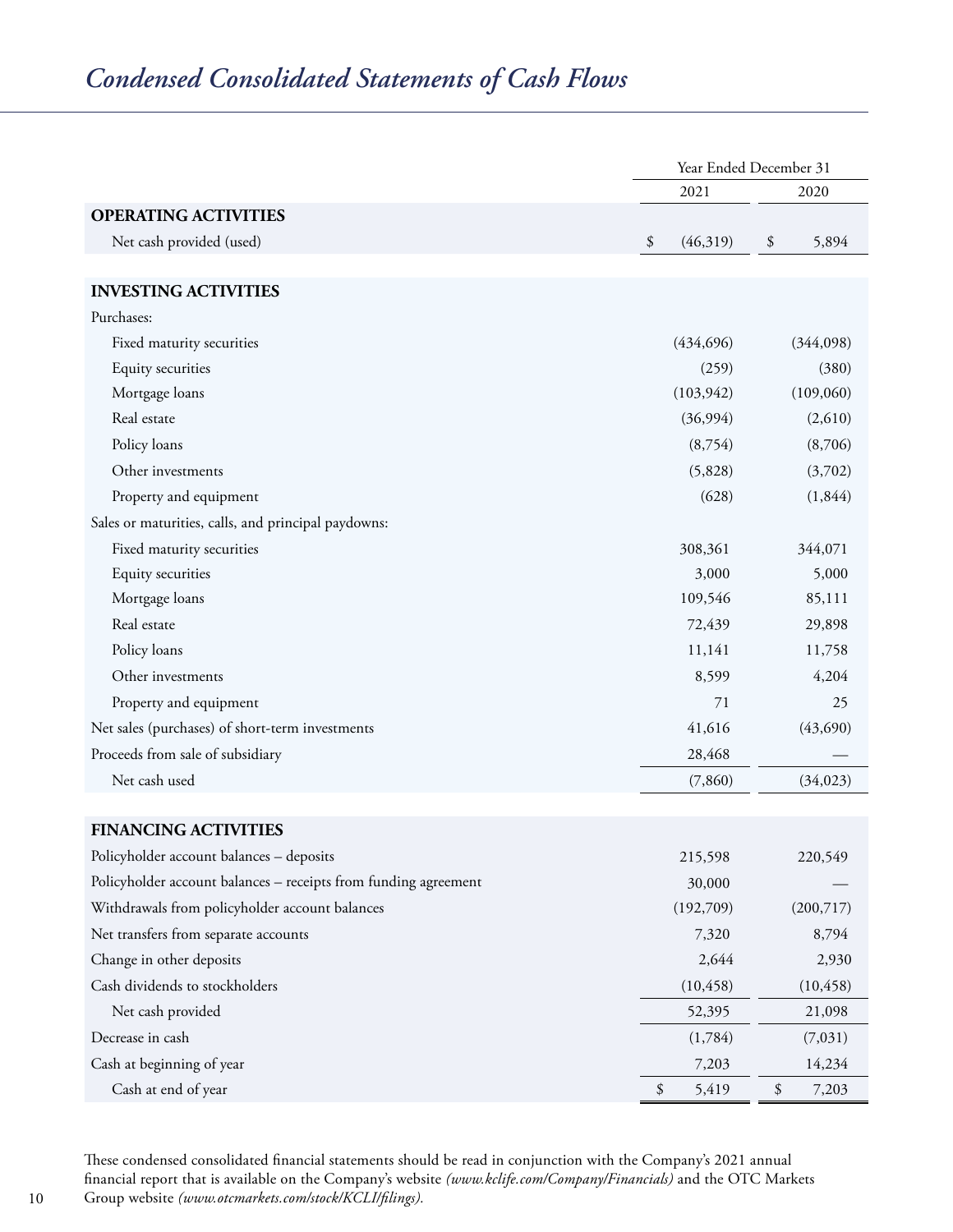#### **CORPORATE HEADQUARTERS**

Kansas City Life Insurance Company 3520 Broadway P.O. Box 219139 | Kansas City, MO 64121-9139 Telephone: 816-753-7000 | Fax: 816-753-4902 Website: *www.kclife.com* | Email: *communications@kclife.com*

#### **ANNUAL MEETING**

The annual meeting of stockholders will be held April 21, 2022, at Kansas City Life Insurance Company's corporate headquarters. Please see the Notice of Annual Meeting and Proxy.

#### **TRANSFER AGENT**

Janice Poe, Stock Agent and Assistant Secretary Kansas City Life Insurance Company P.O. Box 219139 | Kansas City, MO 64121-9139

#### **ANNUAL FINANCIAL REPORT REQUEST**

The Company's annual financial report is available electronically on the Company's website (*www.kclife.com/Company/Financials*) and the OTC Markets Group website (*www.otcmarkets.com/stock/KCLI/filings*). Stockholders may request a free paper copy of Kansas City Life's annual financial report, as published on the OTCQX best marketplace, by writing to Secretary, Kansas City Life Insurance Company.

#### **SECURITY HOLDERS**

As of January 31, 2022, Kansas City Life had approximately 127 holders of record.

### *Stock and Dividend Information*

The following table presents the high and low prices for the Company's common stock for the periods indicated and the dividends declared per share and paid during such periods. The Company's common stock is traded on the OTCQX best marketplace under the symbol "KCLI."

|                | High    | Low     | <b>Dividend Paid</b> |      |
|----------------|---------|---------|----------------------|------|
| 2021           |         |         |                      |      |
| First quarter  | \$46.05 | \$36.05 | \$                   | 0.27 |
| Second quarter | 46.00   | 43.00   |                      | 0.27 |
| Third quarter  | 44.60   | 41.60   |                      | 0.27 |
| Fourth quarter | 45.50   | 40.75   |                      | 0.27 |
|                |         |         | \$                   | 1.08 |
| 2020           |         |         |                      |      |
| First quarter  | \$34.50 | \$23.06 | \$                   | 0.27 |
| Second quarter | 29.40   | 25.25   |                      | 0.27 |
| Third quarter  | 34.00   | 25.51   |                      | 0.27 |
| Fourth quarter | 39.00   | 31.74   |                      | 0.27 |
|                |         |         | \$                   | 1.08 |

A quarterly dividend of \$0.27 per share was paid February 9, 2022.

The high and low market quotations are compiled according to Company records and may reflect inter-dealer prices, without markup, markdown, or commission and may not necessarily represent actual transactions.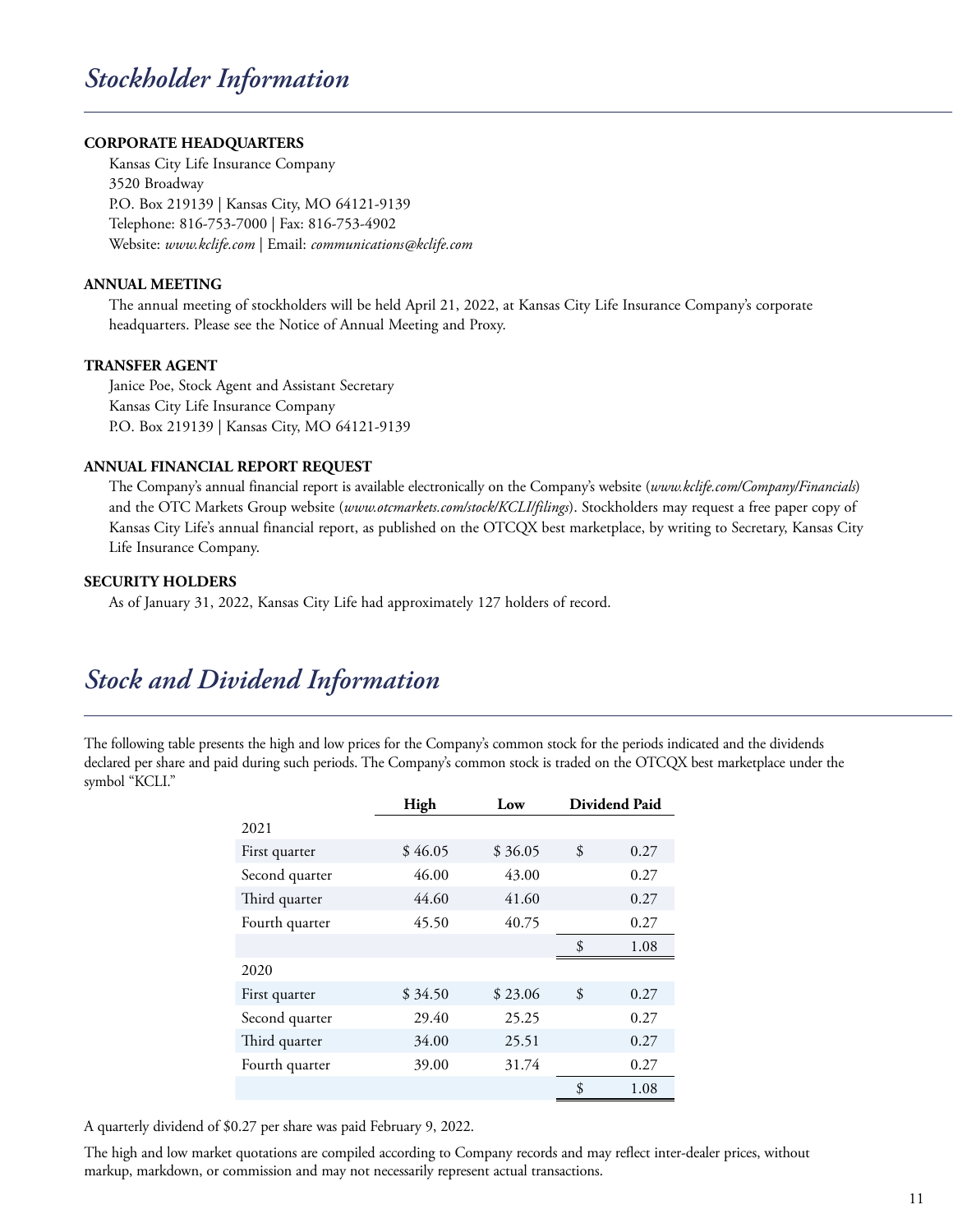

#### **Kansas City Life Insurance Company**

Since 1895, Kansas City Life Insurance Company (*www.kclife.com*) has been dedicated to the present and future financial security of our customers. Kansas City Life provides financial services, including life insurance and investments\*, to consumers throughout 49 states and the District of Columbia. More than 2,500 general agents and agents serve individuals, families, small businesses, and corporations with a diverse range of products, including universal life, term life, whole life, variable life insurance\*, variable annuities\*, fixed deferred annuities, and group products. Kansas City Life has been providing Security Assured for more than 125 years.







#### **Grange Life Insurance Company**

Since 1968, Grange Life Insurance Company has operated in Columbus, Ohio. Grange Life specializes in life insurance protection that includes income replacement, mortgage protection, wealth transfer, and final expenses. Grange Life serves customers across 15 states.

#### **Old American Insurance Company**

Since 1939, for over 80 years, the mission of Old American Insurance Company (*www.oaic.com*) has been to provide Peace of Mind to the senior market. Agents assist individuals ages 50 to 85 through final arrangements planning and communication, in order to enhance the quality of life for policyholders and relieve the emotional and financial burdens from their beneficiaries. In addition, Old American offers a whole life insurance policy for children two weeks to 15 years old, further extending Peace of Mind to parents and grandparents. Old American operates in 47 states and the District of Columbia.

#### **Sunset Financial Services, Inc.**

Sunset Financial Services Inc. is the distributing broker/dealer for Kansas City Life's line of variable annuity and variable universal life products.

#### **Financial Rating, evaluated by A.M. Best**

Kansas City Life Insurance Company: A- (Excellent; Negative Outlook) Grange Life Insurance Company: B++ (Good; Stable Outlook) Old American Insurance Company: B++ (Good; Stable Outlook)

These ratings represent A.M. Best's opinion of the financial strength and stability of Kansas City Life, Grange Life, and Old American Insurance Companies and each company's ability to meet ongoing obligations to policyholders, as of August 2021.

*There are 13 financial strength ratings assigned by A.M. Best, ranging from A++ (Superior) to D (Poor).*

*\*Kansas City Life's variable product series is distributed through Sunset Financial Services, Inc.*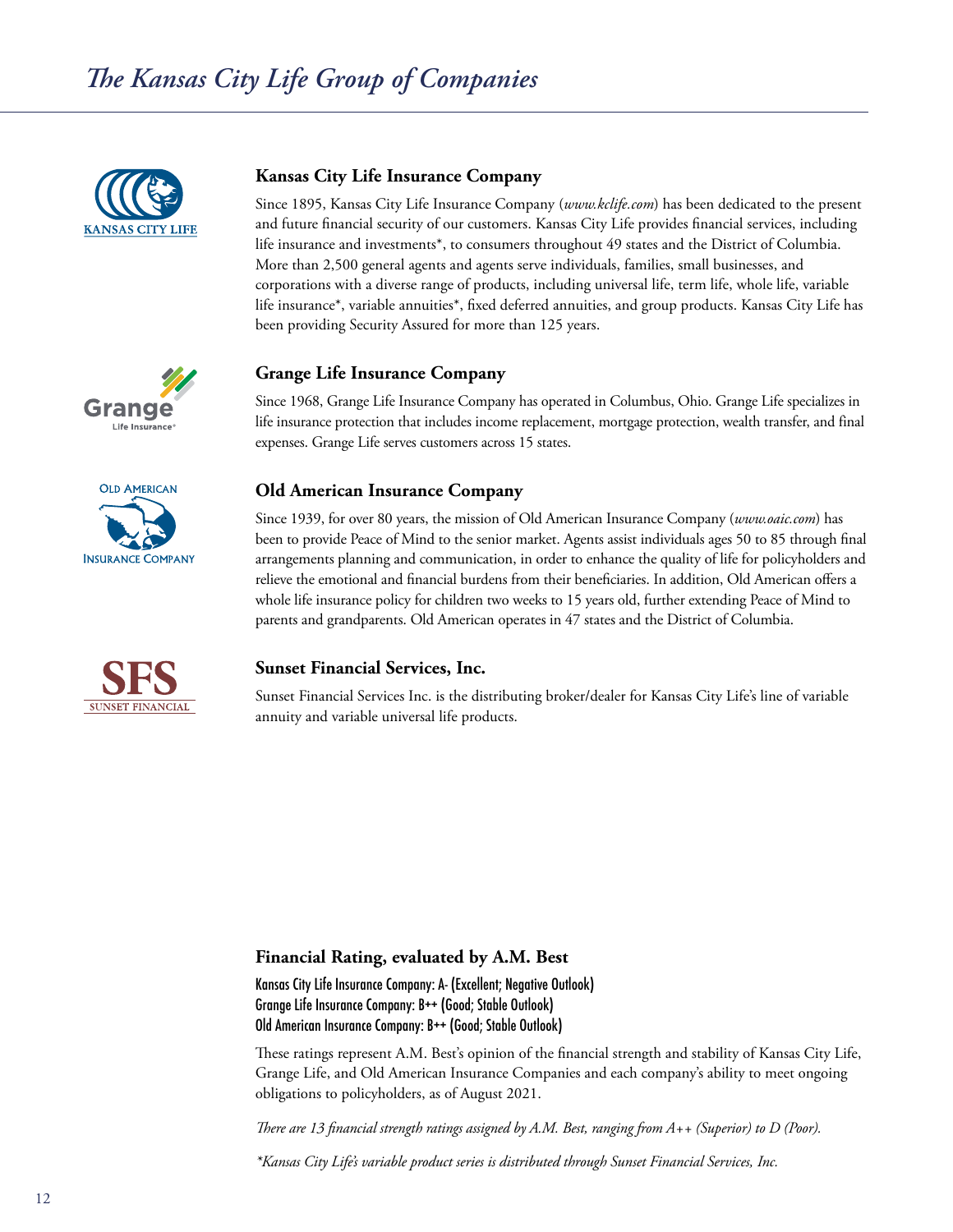

**Kevin G. Barth** Chairman and Chief Executive Officer Commerce Bank Kansas City, Mo.

**R. Philip Bixby** President, Chief Executive Officer and Chairman of the Board Kansas City Life Insurance Company Kansas City, Mo.

**Walter E. Bixby**, LLIF Executive Vice President and Vice Chairman of the Board Kansas City Life Insurance Company President Old American Insurance Company Kansas City, Mo.

**William R. Blessing** Retired Senior Vice President, Corporate Strategy and Development Embarq Overland Park, Kan.

**Michael Braude** Retired President and Chief Executive Officer Kansas City Board of Trade Kansas City, Mo.

**James T. Carr** President and Chief Executive Officer National Association of Intercollegiate Athletics Kansas City, Mo.

**John C. Cozad** President Cozad Company, LLC Platte City, Mo.

**Thomas M. Hoenig** Retired President and Chief Executive Officer Federal Reserve Bank Kansas City, Mo.

**Nancy Bixby Hudson** Investor Lander, Wyo.

**David S. Kimmel** Managing Partner Insurance Advisory Partners LLC Rye, N.Y.

**David A. Laird**, CPA, FLMI\* Senior Vice President, Finance Kansas City Life Insurance Company Kansas City, Mo.

**A. Craig Mason Jr.** Senior Vice President, General Counsel and Secretary Kansas City Life Insurance Company Kansas City, Mo.

**Cecil R. Miller**, CPA Retired Partner KPMG, LLP Kansas City, Mo.

**Mark Milton**, FSA, CERA, MAAA Senior Vice President and Actuary Kansas City Life Insurance Company Kansas City, Mo.

**William A. Schalekamp**, JD, CLU, FLMI Retired Senior Vice President, General Counsel and Secretary Kansas City Life Insurance Company Kansas City, Mo.

**Philip A. Williams**, CFA\* Senior Vice President, Finance Kansas City Life Insurance Company Kansas City, Mo.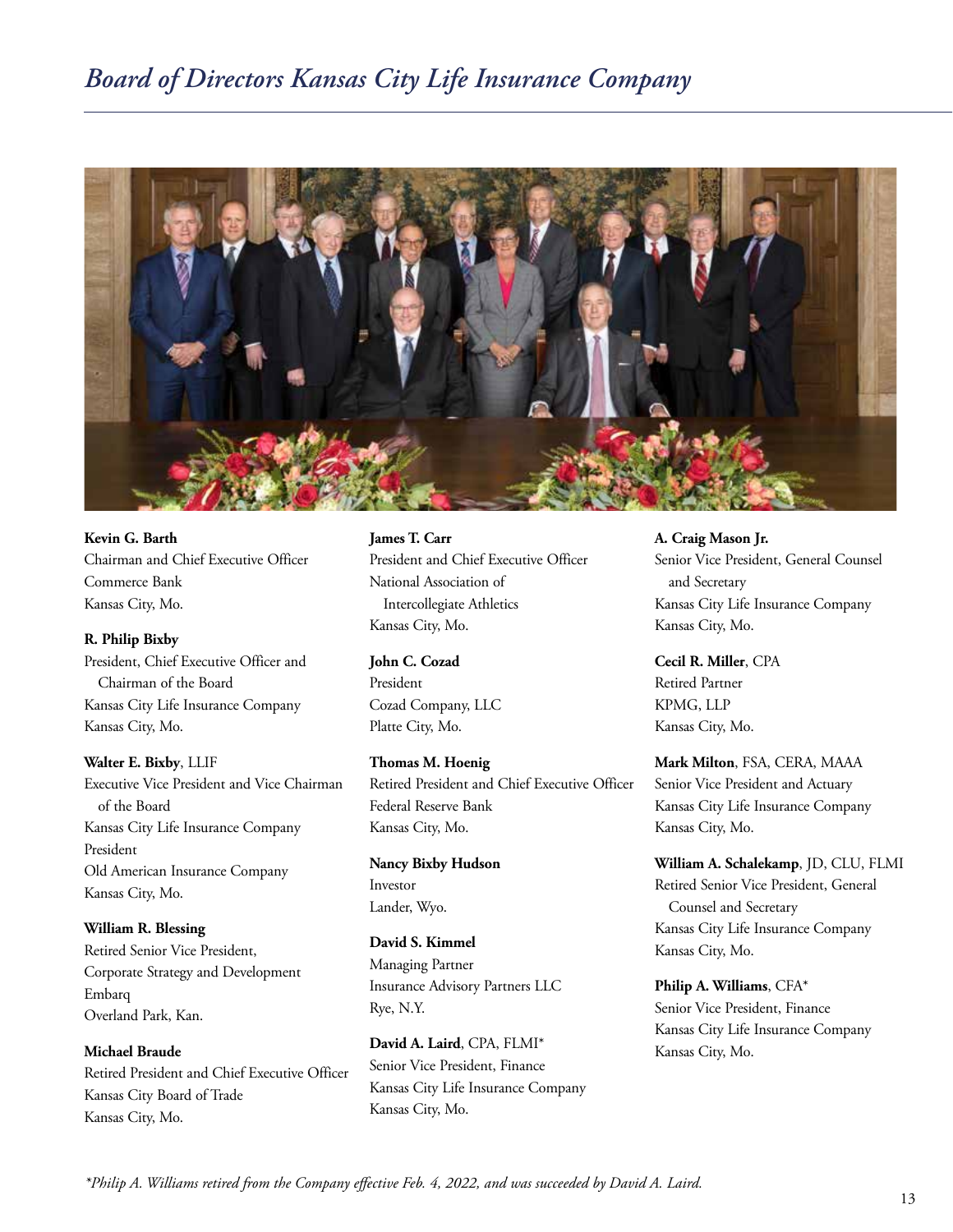### *Senior Officers*

#### **Kansas City Life Insurance Company**

**R. Philip Bixby** President, Chief Executive Officer and Chairman of the Board

**Walter E. Bixby**, LLIF Executive Vice President and Vice Chairman of the Board

**Donald E. Krebs**, MSM, CLU, ChFC, LLIF Senior Vice President, Sales and Marketing

**David A. Laird**, CPA, FLMI\* Senior Vice President, Finance

**A. Craig Mason Jr.** Senior Vice President, General Counsel and Secretary

**Mark A. Milton**, FSA, CERA, MAAA Senior Vice President and Actuary

**Stephen E. Ropp** Senior Vice President, Operations

**Philip A. Williams**, CFA\* Senior Vice President, Finance

**Aaron L. Bush**, ASA, MAAA Vice President, Corporate Actuary

**Thomas B. Deacy**, CFA Vice President, Securities

**Theresa M. Mason**, CPA, CGMA, FLMI Vice President, Columbus Operations

**Thomas P. Morgan** Vice President, Agencies **John L. Nogalski**, CPA, FLMI Vice President, Taxes

**Talva S. Parker** Vice President, Group

**James L. Richardson** Vice President, IT

**Ellee P. Sibbing** Vice President and Controller

#### **Old American Insurance Company**

**R. Philip Bixby** Chairman of the Board

**Walter E. Bixby**, LLIF President

**Bradley W. Cope** Vice President, Sales

**David A. Laird**, CPA, FLMI\* Chief Financial Officer

**Stephen E. Ropp** Vice President, Operations

**Ellee P. Sibbing** Vice President and Controller

**Malika S. Simmons** Secretary

**Philip A. Williams**, CFA\* Chief Financial Officer

#### **Grange Life Insurance Company**

**R. Philip Bixby** Chairman of the Board

**Walter E. Bixby**, LLIF Chief Executive Officer

**Theresa M. Mason**, CPA, CGMA, FLMI President

**David A. Laird**, CPA, FLMI\* Chief Financial Officer

**A. Craig Mason Jr.**  General Counsel and Secretary

**Mark A. Milton**, FSA, CERA, MAAA Actuary

**Ellee P. Sibbing** Controller

**Philip A. Williams**, CFA\* Chief Financial Officer

*\*Philip A. Williams retired from the Company effective Feb. 4, 2022, and was succeeded by David A. Laird.*

Kansas City Life Insurance Company

Grange Life Insurance Company

Old American Insurance Company

Sunset Financial Services, Inc.

Home Office 3520 Broadway Kansas City, MO 64111 816-753-7000

Visit us on the Internet: www.kclife.com www.oaic.com